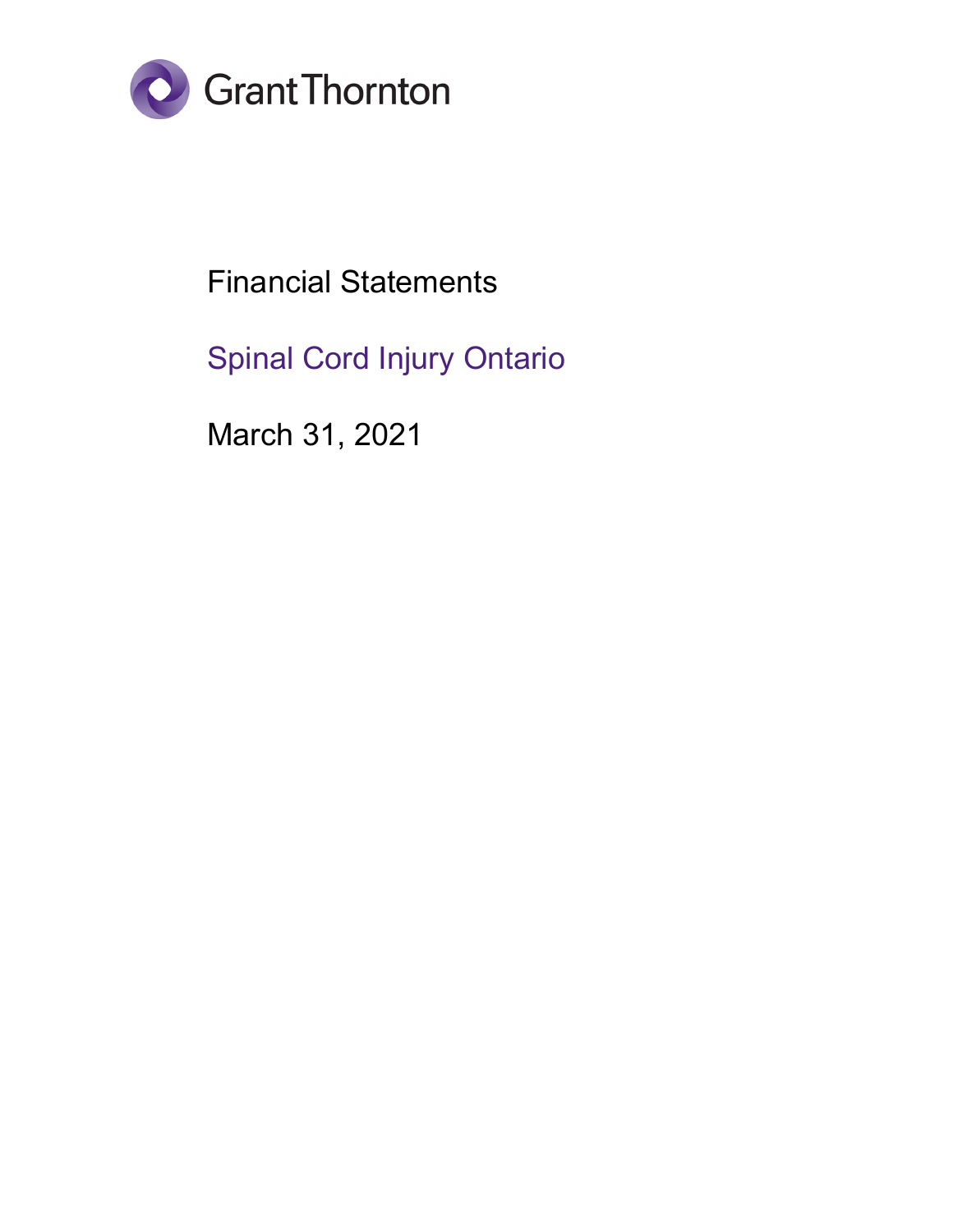# **Contents**

|                                                | Page           |
|------------------------------------------------|----------------|
| Independent Auditor's Report                   | $1 - 2$        |
| <b>Statement of Operations</b>                 | 3              |
| Statement of Changes in Net Assets             | $\overline{4}$ |
| Statement of Financial Position                | 5              |
| Statement of Cash Flows                        | 6              |
| Notes to the Financial Statements              | $7 - 14$       |
| Schedules of Expenses by Programs and Services | $15 - 16$      |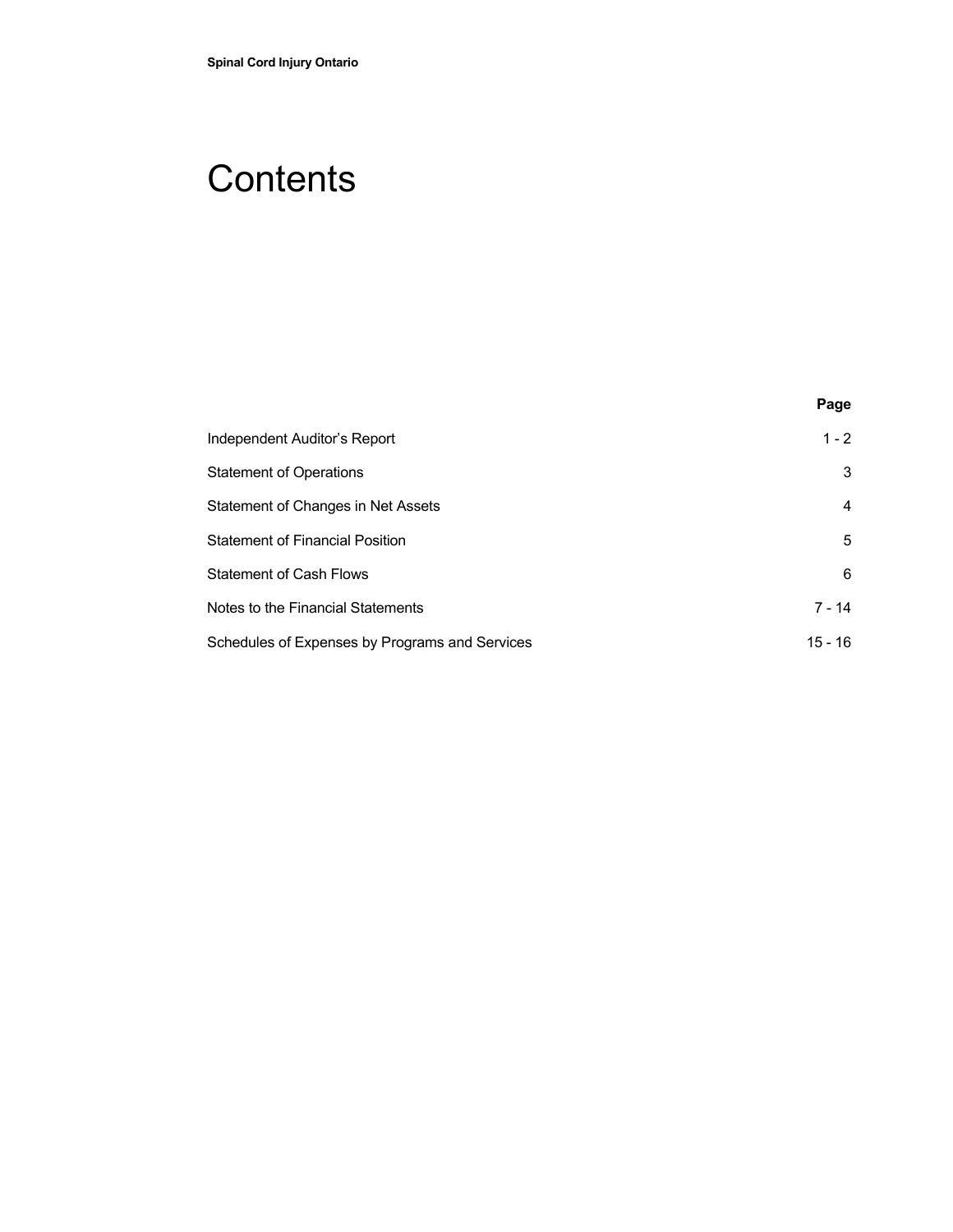

# Independent Auditor's Report

**Grant Thornton LLP** 11th Floor 200 King Street West, Box 11 Toronto, ON M5H 3T4 T +1 416 366 0100 F +1 416 360 4949

To the Members of **Spinal Cord Injury Ontario**

#### **Qualified Opinion**

We have audited the financial statements of Spinal Cord Injury Ontario ("SCIO"), which comprise the statement of financial position as at March 31, 2021, and the statements of operations, changes in net assets and cash flows for the year then ended, and notes to the financial statements, including a summary of significant accounting policies and other explanatory information.

In our opinion, except for the possible effects of the matter described in the *Basis for Qualified Opinion* paragraph, the financial statements present fairly, in all material respects, the financial position of SCIO as at March 31, 2021, and the results of its operations and its cash flows for the year then ended in accordance with Canadian accounting standards for not-for-profit organizations.

#### **Basis for Qualified Opinion**

In common with many charitable organizations, SCIO derives revenues from donations from the public and other fundraising activities, the completeness of which is not susceptible to satisfactory audit verification. Accordingly, our verification of these revenues was limited to the amounts recorded in the records of SCIO. Therefore, we were not able to determine whether any adjustments might be necessary to revenue, excess of revenue over expenses, and cash flows from operations for the years ended March 31, 2021 and 2020, current assets as at March 31, 2021 and 2020, and net assets as at April 1, 2020 and 2019 and March 31, 2021 and 2020.

We conducted our audit in accordance with Canadian generally accepted auditing standards. Our responsibilities under those standards are further described in the *Auditor's Responsibilities for the Audit of the Financial Statements* section of our report. We are independent of SCIO in accordance with the ethical requirements that are relevant to our audit of the financial statements in Canada, and we have fulfilled our other ethical responsibilities in accordance with these requirements. We believe that the audit evidence we have obtained is sufficient and appropriate to provide a basis for our qualified opinion.

#### **Responsibilities of Management and Those Charged with Governance for the Financial Statements**

Management is responsible for the preparation and fair presentation of these financial statements in accordance with Canadian accounting standards for not-for-profit organizations, and for such internal control as management determines is necessary to enable the preparation of financial statements that are free from material misstatement, whether due to fraud or error. In preparing the financial statements, management is responsible for assessing SCIO's ability to continue as a going concern, disclosing, as applicable, matters related to a going concern and using the going concern basis of accounting unless management either intends to liquidate SCIO or to cease operations, or has no realistic alternative to do so.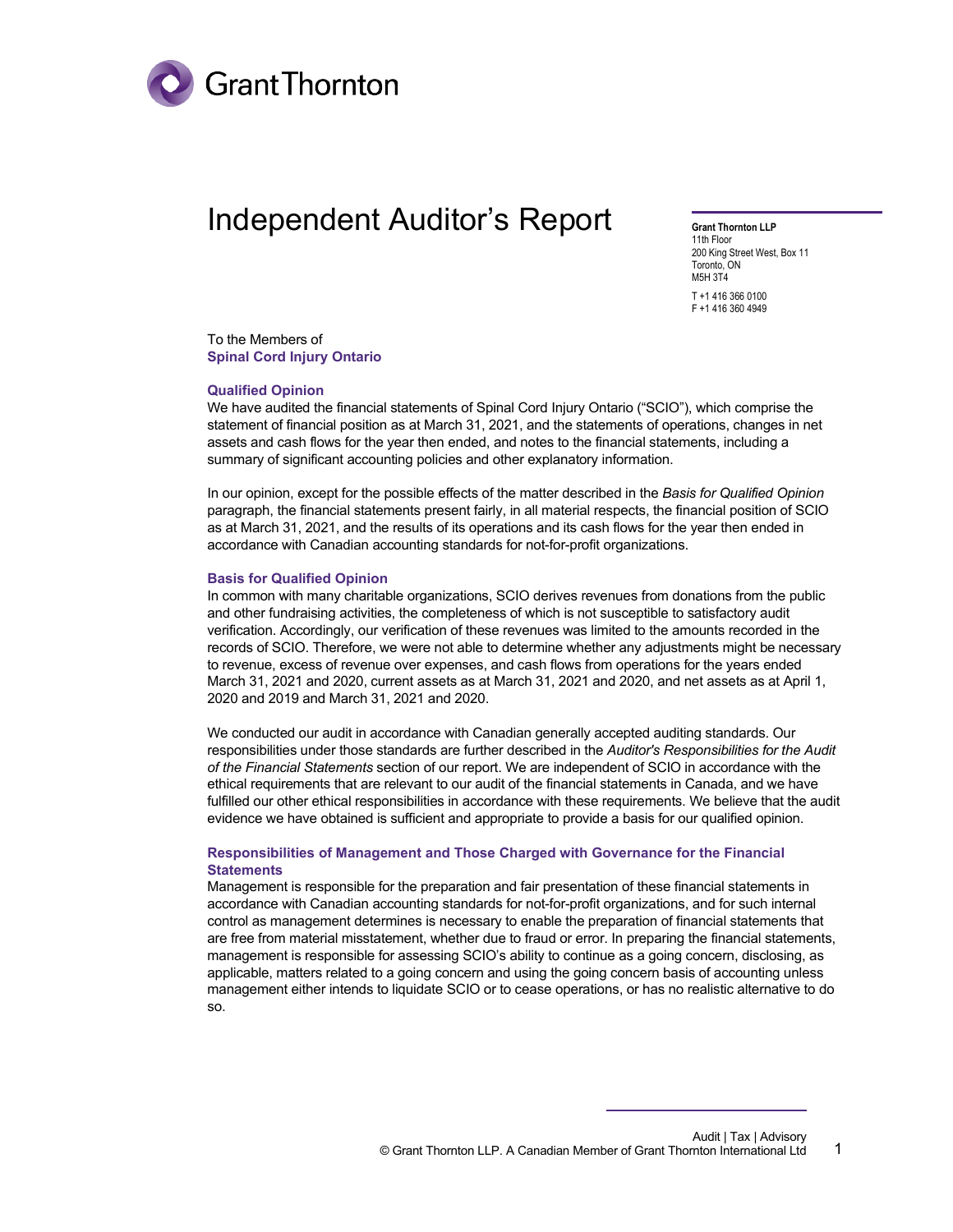

Those charged with governance are responsible for overseeing SCIO's financial reporting process.

#### **Auditor's Responsibilities for the Audit of the Financial Statements**

Our objectives are to obtain reasonable assurance about whether the financial statements as a whole are free from material misstatement, whether due to fraud or error, and to issue an auditor's report that includes our opinion. Reasonable assurance is a high level of assurance, but is not a guarantee that an audit conducted in accordance with Canadian generally accepted auditing standards will always detect a material misstatement when it exists. Misstatements can arise from fraud or error and are considered material if, individually or in the aggregate, they could reasonably be expected to influence the economic decisions of users taken on the basis of these financial statements.

As part of an audit in accordance with Canadian generally accepted auditing standards, we exercise professional judgment and maintain professional skepticism throughout the audit. We also:

- Identify and assess the risks of material misstatement of the financial statements, whether due to fraud or error, design and perform audit procedures responsive to those risks, and obtain audit evidence that is sufficient and appropriate to provide a basis for our opinion. The risk of not detecting a material misstatement resulting from fraud is higher than for one resulting from error, as fraud may involve collusion, forgery, intentional omissions, misrepresentations, or the override of internal control.
- Obtain an understanding of internal control relevant to the audit in order to design audit procedures that are appropriate in the circumstances, but not for the purpose of expressing an opinion on the effectiveness of SCIO's internal control.
- Evaluate the appropriateness of accounting policies used and the reasonableness of accounting estimates and related disclosures made by management.
- Conclude on the appropriateness of management's use of the going concern basis of accounting and, based on the audit evidence obtained, whether a material uncertainty exists related to events or conditions that may cast significant doubt on SCIO's ability to continue as a going concern. If we conclude that a material uncertainty exists, we are required to draw attention in our auditor's report to the related disclosures in the financial statements or, if such disclosures are inadequate, to modify our opinion. Our conclusions are based on the audit evidence obtained up to the date of our auditor's report. However, future events or conditions may cause SCIO to cease to continue as a going concern.
- Evaluate the overall presentation, structure and content of the financial statements, including the disclosures, and whether the financial statements represent the underlying transactions and events in a manner that achieves fair presentation.

We communicate with those charged with governance regarding, among other matters, the planned scope and timing of the audit and significant audit findings, including any significant deficiencies in internal control that we identify during our audit.

Grant Thouston LLP

Toronto, Canada Chartered Professional Accountants June 9, 2021 Licensed Public Accountants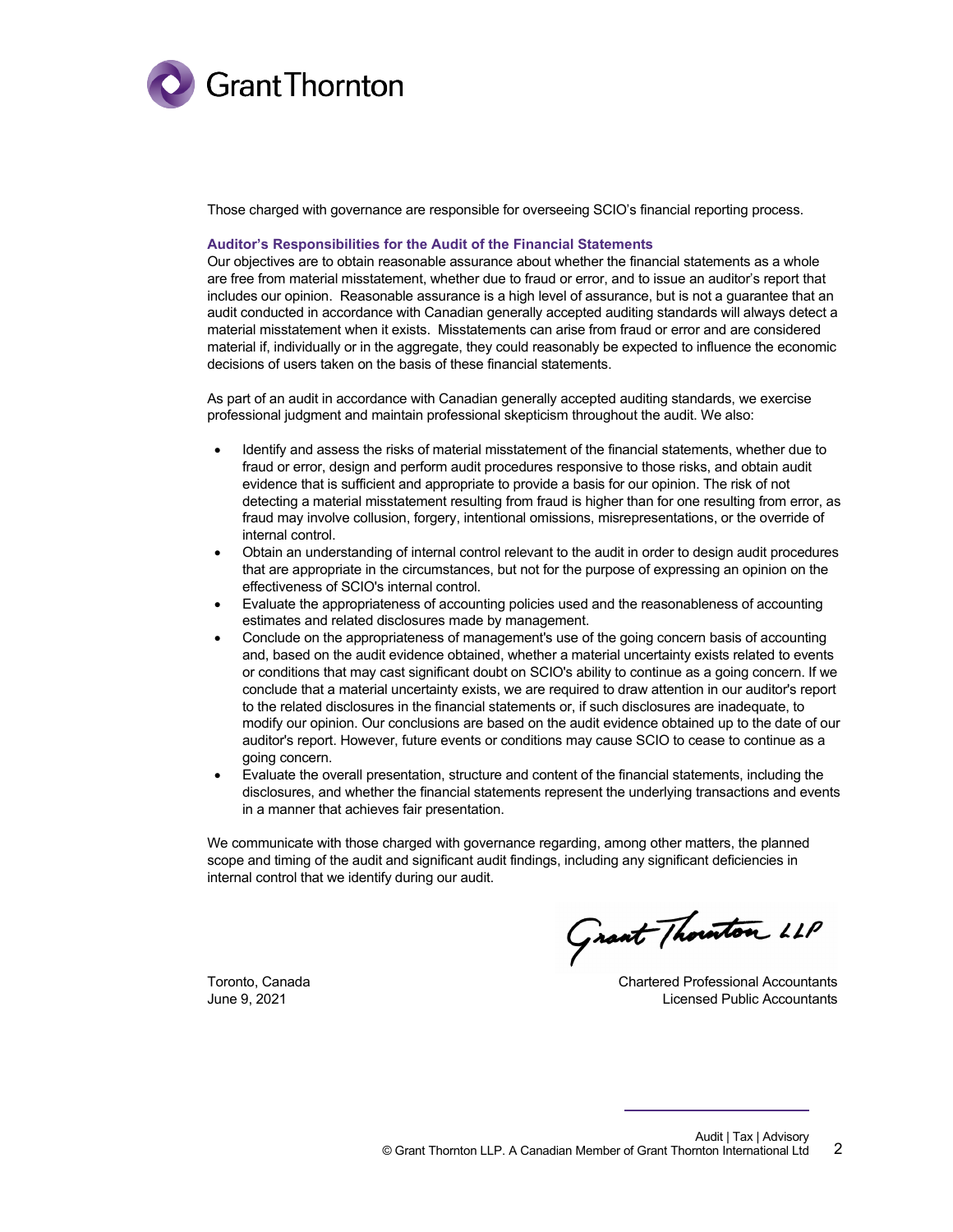### **Spinal Cord Injury Ontario Statement of Operations**

| Year ended March 31                                                                                                                                                                                                                                                     | 2021                                                                                          | 2020                                                                                          |
|-------------------------------------------------------------------------------------------------------------------------------------------------------------------------------------------------------------------------------------------------------------------------|-----------------------------------------------------------------------------------------------|-----------------------------------------------------------------------------------------------|
| <b>Revenue</b><br>Grants (Note 3)<br>Donations and other public support (Note 4)<br>Fees for service<br>Recognition of deferred capital contributions (Note 5)                                                                                                          | \$<br>5,570,009<br>1,232,113<br>170,315<br>10,406<br>6,982,843                                | \$<br>4,062,732<br>1,763,108<br>8,400<br>9,289<br>5,843,529                                   |
| <b>Expenses</b><br>Staff salaries and benefits (Note 6)<br><b>Purchased services</b><br>Office<br>Payments on behalf of clients<br>Medical research grants (Note 7(b))<br>Amortization of property and equipment<br>Travel<br>Miscellaneous<br>Professional development | 4,499,039<br>624,659<br>484,897<br>236,689<br>104,188<br>33,797<br>23,095<br>19,623<br>13,474 | 4,147,843<br>642,013<br>360,174<br>89,060<br>101,151<br>34,775<br>167,119<br>32,145<br>48,889 |
| Excess of revenue over expenses before grants                                                                                                                                                                                                                           | 6,039,461<br>943,382                                                                          | 5,623,169<br>220,360                                                                          |
| Grants to Ontario Paraplegic Foundation (Note 9)                                                                                                                                                                                                                        | 942,000                                                                                       |                                                                                               |
| Excess of revenue over expenses before<br>discontinued operations                                                                                                                                                                                                       | 1,382                                                                                         | 220,360                                                                                       |
| Net loss from discontinued operations (Note 13)                                                                                                                                                                                                                         |                                                                                               | (219, 783)                                                                                    |
| <b>Excess of revenue over expenses</b>                                                                                                                                                                                                                                  | 1,382                                                                                         | 577                                                                                           |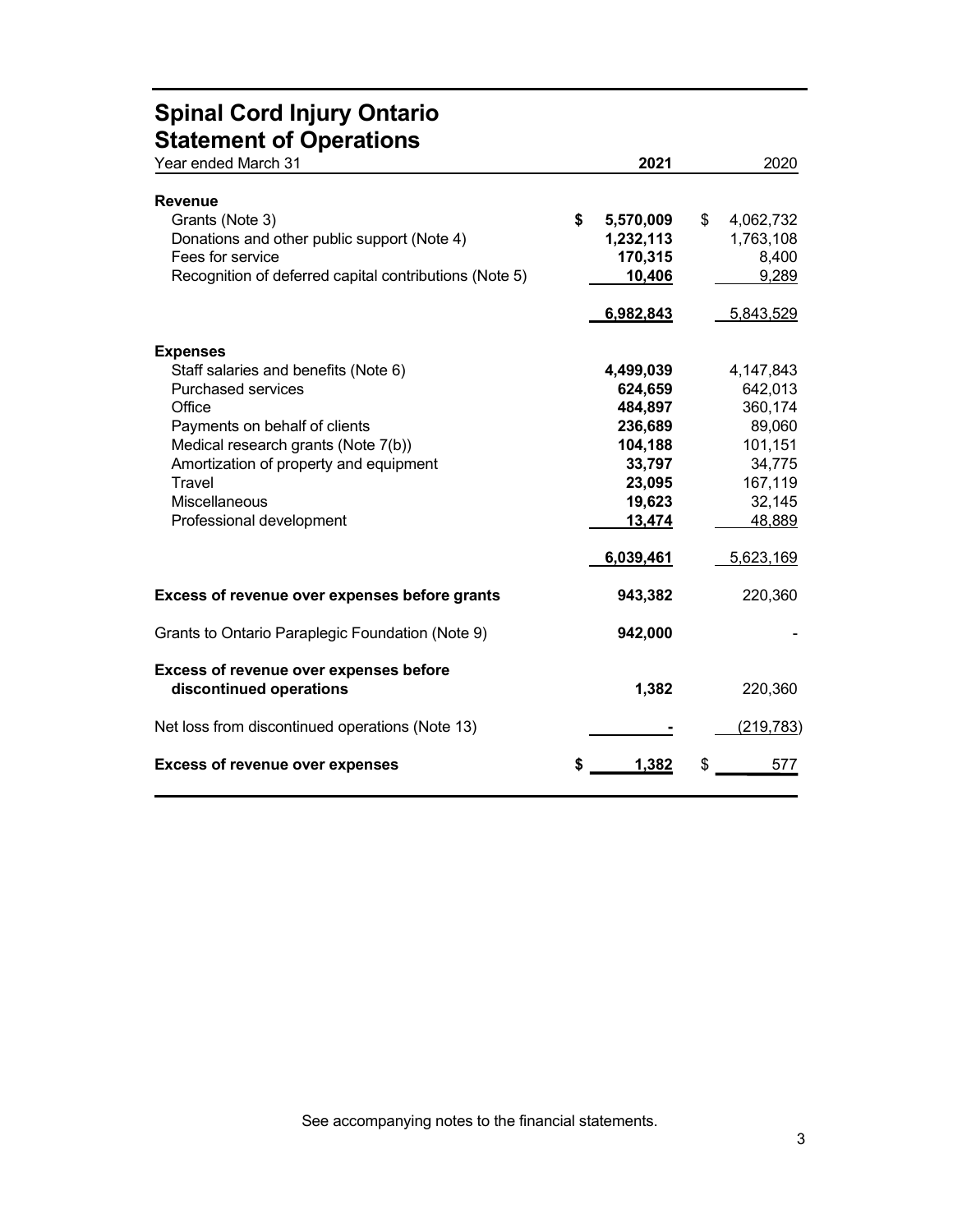### **Spinal Cord Injury Ontario Statement of Changes in Net Assets**

| Year ended March 31                             |                                          |                             | 2021          | 2020          |
|-------------------------------------------------|------------------------------------------|-----------------------------|---------------|---------------|
|                                                 | Invested in<br>property and<br>equipment | Unrestricted -<br>operating | <b>Total</b>  | Total         |
| Net assets.<br>beginning of year                | \$<br>88,575                             | \$<br>140,053               | \$<br>228,628 | \$<br>228,051 |
| (Deficiency) excess of<br>revenue over expenses | (23,391)                                 | 24,773                      | 1,382         | 577           |
| Net assets, end of year                         | \$<br>65,184                             | \$<br>164,826               | \$<br>230,010 | \$<br>228,628 |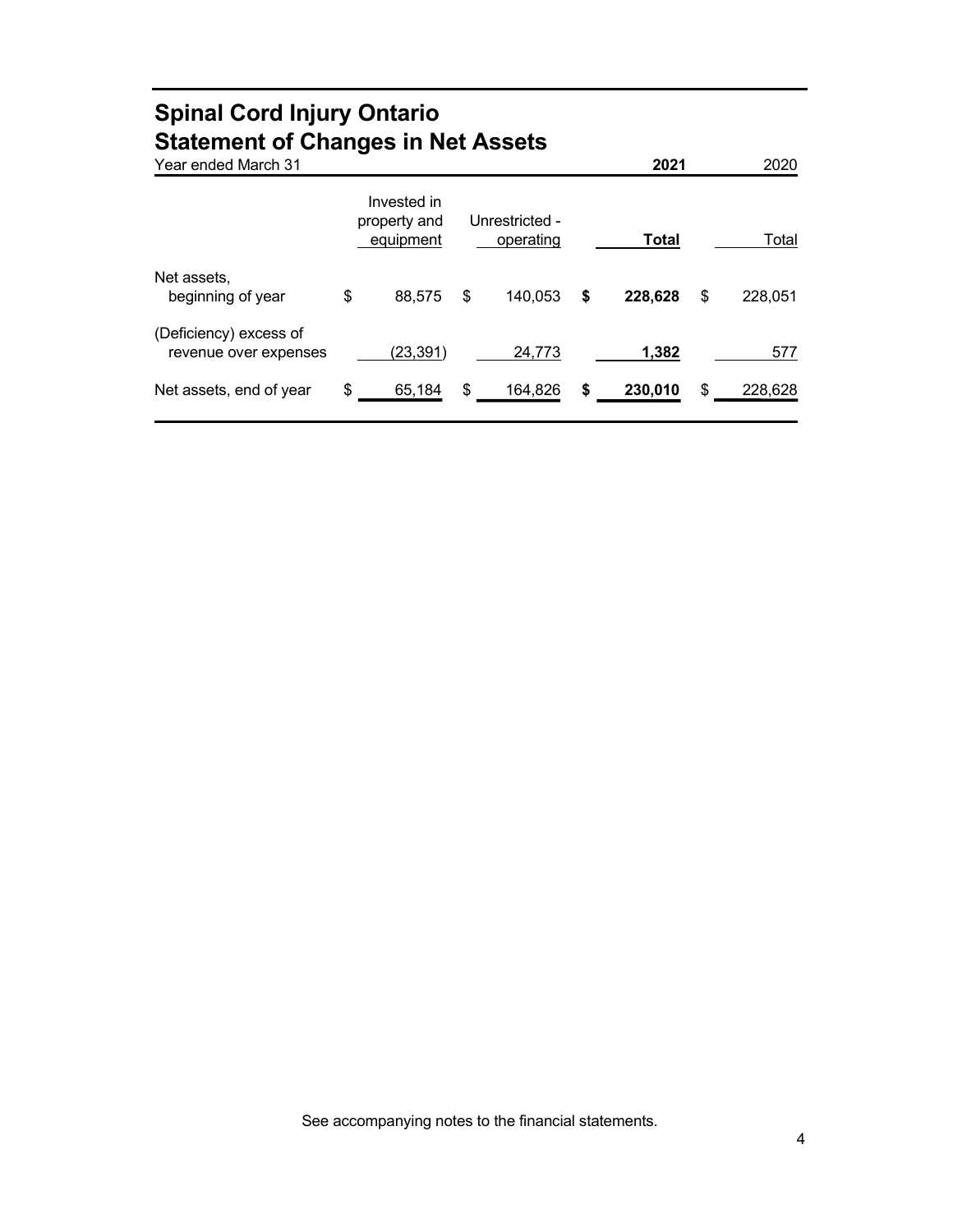### **Spinal Cord Injury Ontario Statement of Financial Position**

| As at March 31                                           | 2021            | 2020            |
|----------------------------------------------------------|-----------------|-----------------|
| <b>Assets</b><br>Current                                 |                 |                 |
| Cash                                                     | \$<br>497,040   | \$<br>469,251   |
| Accounts receivable (Note 3)                             | 181,716         | 220,568         |
| Due from Ontario Paraplegic Foundation (Note 8)          | 179,777         | 455,886         |
| Prepaid expenses                                         | <u>72,041</u>   | 84,691          |
|                                                          | 930,574         | 1,230,396       |
| Property and equipment (Note 10)                         | 129,543         | 163,340         |
| Assets related to discontinued operations (Note 13)      |                 | 7,250           |
|                                                          | \$<br>1,060,117 | \$<br>1,400,986 |
| <b>Liabilities</b>                                       |                 |                 |
| Current                                                  |                 |                 |
| Accounts payable and accrued liabilities (Note 3)        | \$<br>286,720   | \$<br>361,303   |
| Deferred revenue                                         | 479,028         | 227,294         |
|                                                          | 765,748         | 588,597         |
| Deferred capital contributions (Note 5)                  | 64,359          | 74,765          |
| Liabilities related to discontinued operations (Note 13) |                 | 508,996         |
|                                                          | 830,107         | 1,172,358       |
| <b>Net assets</b>                                        |                 |                 |
| Invested in property and equipment                       | 65,184          | 88,575          |
| Unrestricted - operating                                 | 164,826         | 140,053         |
|                                                          | 230,010         | 228,628         |
|                                                          | 1,060,177       | \$<br>1,400,986 |
|                                                          |                 |                 |

Commitments (Note 7)

On behalf of the Board

 $\mathcal{A}\ell\mathcal{A} \supseteq \mathcal{A}$   $\ell\mathcal{A}$   $\mathcal{A}\ell\mathcal{A}$   $\mathcal{A}\ell\mathcal{A}$   $\mathcal{A}\ell\mathcal{A}$  Director

Alex McKinnon **Treasurer** 

Bob Nigol Chair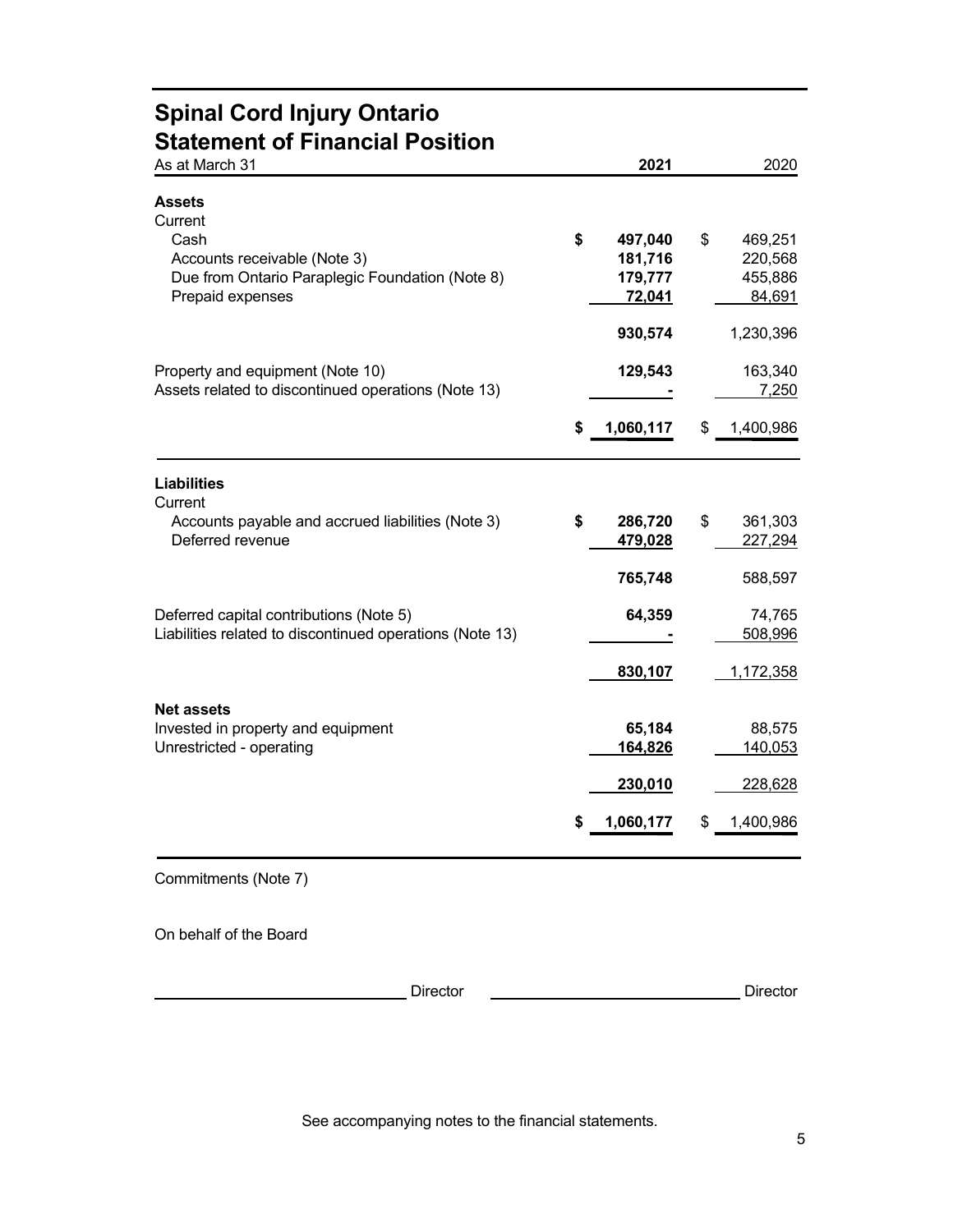### **Spinal Cord Injury Ontario Statement of Cash Flows**

| Year Ended March 31                                                                                                                                                                           | 2021                                                | 2020                                                |
|-----------------------------------------------------------------------------------------------------------------------------------------------------------------------------------------------|-----------------------------------------------------|-----------------------------------------------------|
| Increase (decrease) in cash                                                                                                                                                                   |                                                     |                                                     |
| Operating<br>Excess of revenues over expenses<br>Items not involving cash                                                                                                                     | \$<br>1,382                                         | \$<br>577                                           |
| Recognition of deferred capital contributions<br>Amortization of property and equipment<br>Net loss from discontinued operations                                                              | (10, 406)<br>33,797                                 | (9, 289)<br>34,775<br>219,783                       |
|                                                                                                                                                                                               | 24,773                                              | 245,846                                             |
| Change in non-cash working capital items<br>Accounts receivable<br>Due from Ontario Paraplegic Foundation<br>Prepaid expenses<br>Accounts payable and accrued liabilities<br>Deferred revenue | 38,852<br>276,109<br>12,650<br>(74, 583)<br>251,734 | 24,195<br>(452, 033)<br>17,989<br>(1,935)<br>60,869 |
|                                                                                                                                                                                               | 529,535                                             | (105,069)                                           |
| Investing<br>Purchase of property and equipment                                                                                                                                               |                                                     | (6, 248)                                            |
| Net increase (decrease) in cash                                                                                                                                                               | 529,535                                             | (111, 317)                                          |
| Change in non-cash working capital from<br>discontinued operations                                                                                                                            | (501, 746)                                          | 54,983                                              |
| Cash, beginning of year                                                                                                                                                                       | 469,251                                             | 525,585                                             |
| Cash, end of year                                                                                                                                                                             | 497,040                                             | \$<br>469,251                                       |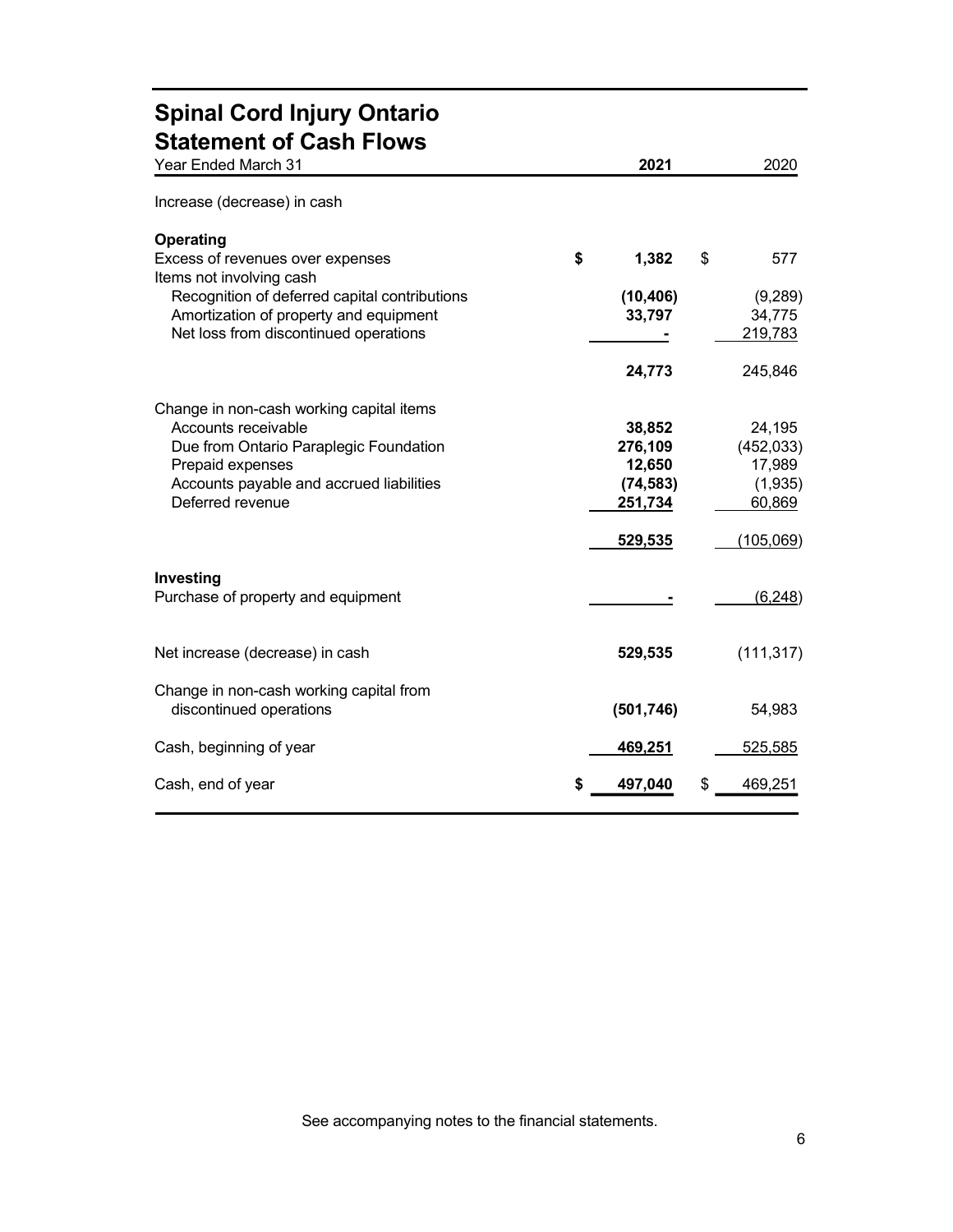March 31, 2021

### **1. Description of the organization**

Spinal Cord Injury Ontario ("SCIO") is dedicated to delivering and championing excellence in service, support and advocacy for and with people with spinal cord injury.

SCIO's unique expertise is built on over seven decades of experience serving the spinal cord injury community since our founding by veterans who returned from battle and began the fight for full and fair lives regardless of their injuries.

SCIO is incorporated under the laws of Ontario as a corporation without share capital.

SCIO is a registered charity under the Income Tax Act (Canada) and, as such, is exempt from income taxes.

SCIO provides the following programs and services:

**Regional services** connecting experienced and knowledgeable navigators to help people negotiate the health system, achieve their goals and gain independence after a spinal cord injury and providing essential equipment and mobility aids to those who cannot afford them.

**Employment services** preparing and connecting workers and employers.

**Peer support services** connecting peer mentors with lived experiences, to help the newly injured individuals, and their families, to overcome the social, psychological and physical challenges of living with a disability.

**Research and partnerships** support for research that improves the lives of people with spinal cord injury.

**Knowledge exchange** promoting independence and awareness by acquiring, curating and sharing current knowledge and best practices through SCIO's social enterprise Cortree Disability Education Centre and other platforms.

**Public policy** assisting government and NGOs in creating and implementing public policy that improves accessibility for people with spinal cord injury and other physical disabilities.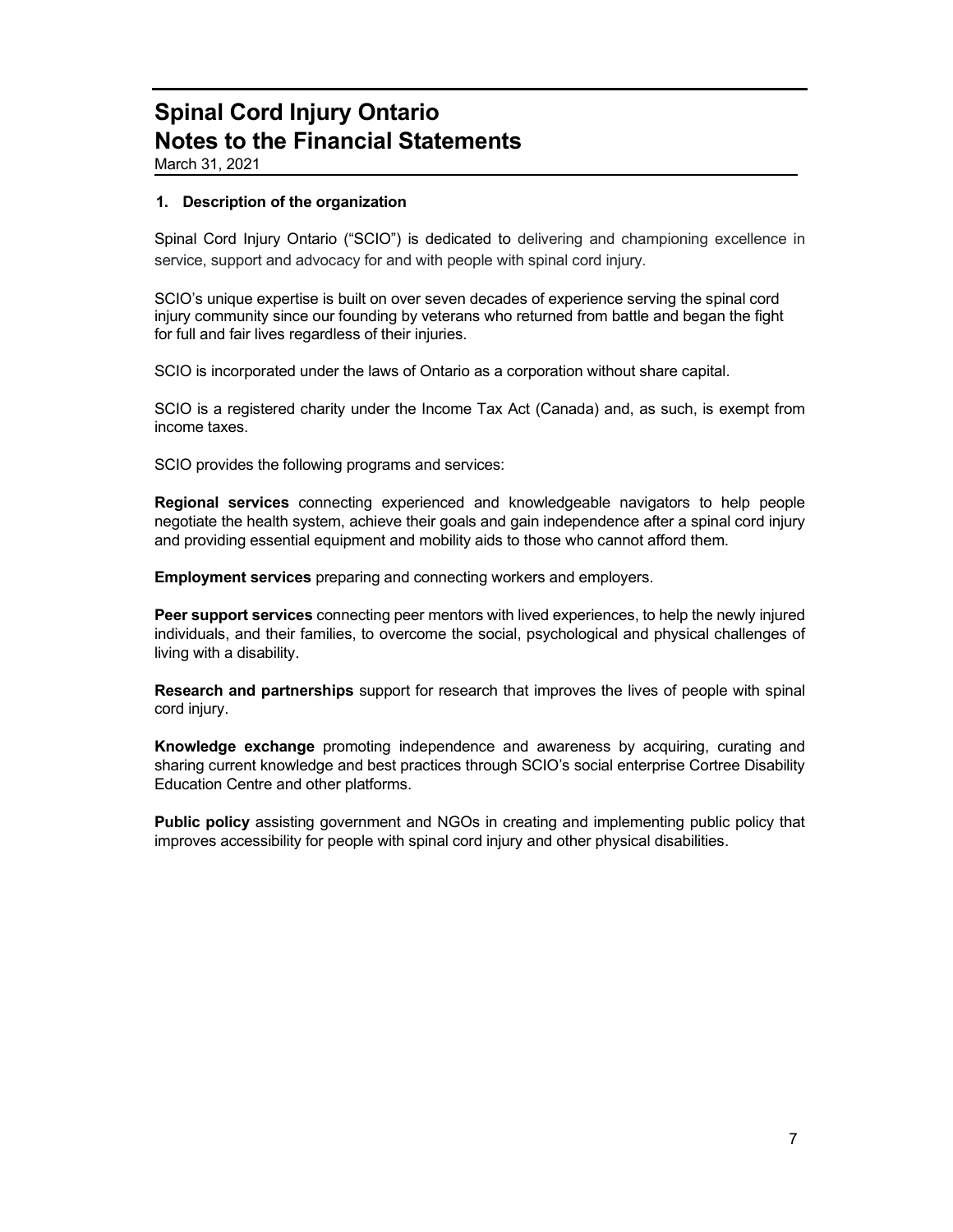March 31, 2021

### **2. Summary of significant accounting policies**

These financial statements have been prepared in accordance with Canadian accounting standards for not-for-profit organizations ("ASNPO"). ASNPO requires entities to select policies appropriate for their circumstances from choices provided in the specific standards. The following are details of the choices selected by SCIO and applied in these financial statements.

### **Revenue recognition**

SCIO follows the deferral method of accounting for contributions which include donations and grants.

Under the deferral method, externally restricted contributions are deferred and recognized as revenue in the year in which the related expenses are incurred.

Unrestricted contributions are recognized as revenue when received or receivable if the amount to be received can be reasonably estimated and collection is reasonably assured.

Fees for service are recognized when the services have been provided.

#### **Deferred capital contributions**

Externally restricted contributions received for property and equipment are recognized in revenue over the same terms and on the same basis as the recognition of the amortization of related property and equipment.

### **Contributed goods and services**

Contributed goods and services are not recognized in the financial statements.

### **Property and equipment**

Purchased property and equipment is recorded at cost. Contributions of property and equipment are capitalized at fair market value at the date of contribution. Property and equipment are amortized on a straight-line basis over their estimated useful lives as follows:

| Leasehold improvements | over the term of the lease |
|------------------------|----------------------------|
| Office equipment       | 10 years                   |
| Computer equipment     | 4 years                    |
| Computer software      | 5 years                    |

### **Employee future benefits**

Contributions to a defined contribution pension plan are expensed when due.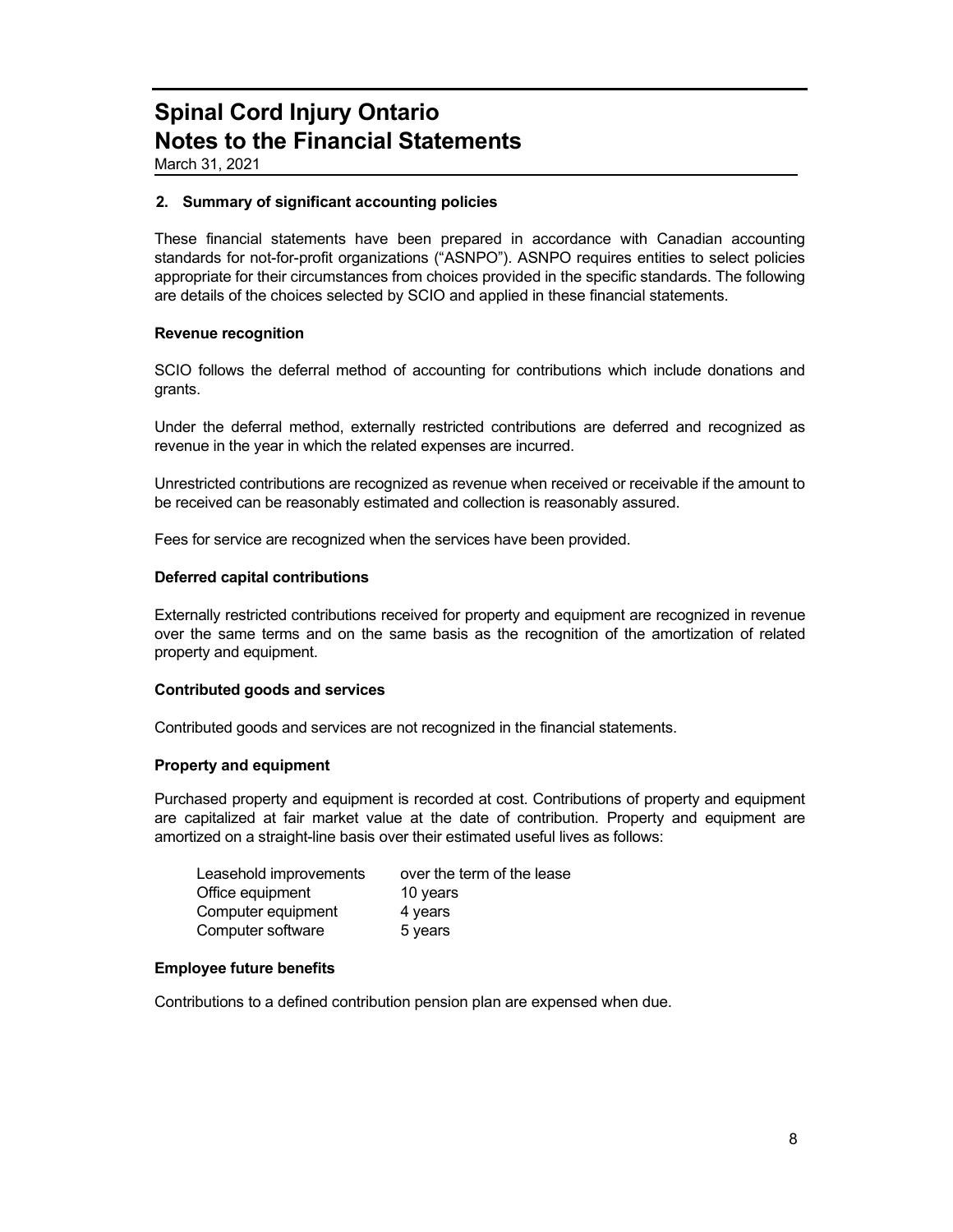March 31, 2021

#### **2. Summary of significant accounting policies** (continued)

#### **Financial instruments**

SCIO considers any contract creating a financial asset, liability or equity instrument as a financial instrument.

SCIO's financial instruments comprise cash, accounts receivable, due from Ontario Paraplegic Foundation and accounts payable. Cash is measured at fair value and accounts receivable and accounts payable are measured at amortized cost.

#### **Use of estimates**

Certain items in the preparation of these financial statements require management's best estimate. Management determines these estimates based on assumptions that reflect the most probable set of economic conditions and planned courses of action. These estimates are reviewed periodically and adjustments are made to the excess of revenues over expenses as appropriate in the year they become known. Management also reviews the carrying amounts of items in the financial statements at each statement of financial position date to assess the need for revision or any possibility of impairment.

### **3. Grants**

| J. UIAIILS                                                                                                                                                                                                                        | 2021                                      | 2020                        |
|-----------------------------------------------------------------------------------------------------------------------------------------------------------------------------------------------------------------------------------|-------------------------------------------|-----------------------------|
| Toronto Central Local Health Integrated Network                                                                                                                                                                                   | 3.334.801                                 | 3.344.967                   |
| Ontario Ministry of Labour, Training and Skills Development<br>(formerly Ministry of Training, Colleges and Universities)<br><b>Ontario Ministry of Community and Social Services</b><br>Canadian Emergency Wage Subsidy<br>Other | 528,409<br>188,374<br>1,485,975<br>32.450 | 527,989<br>182,010<br>7,766 |
|                                                                                                                                                                                                                                   | 5,570,009                                 | 4,062,732                   |

SCIO has a service contract with the Ontario Ministry of Children, Community and Social Services to provide specified services under the Ontario Disability Supports Program. Included in accounts payable is \$5,626 for services delivered in fiscal 2021 (2020 – receivable of \$12,042).

#### **4. Donations and other public support**

The donations and other public support balance is calculated as follows:

|                                                                                                    | 2021                   |   | 2020                   |
|----------------------------------------------------------------------------------------------------|------------------------|---|------------------------|
| Donations and other public support<br>Net support from (to) Ontario Paraplegic Foundation (Note 8) | 1,198,816<br>75.425    | S | 1,336,508<br>558,249   |
| Less: direct fundraising costs                                                                     | 1,274,241<br>(42, 128) |   | 1,894,757<br>(131,649) |
|                                                                                                    | 1,232,113              |   | 1,763,108              |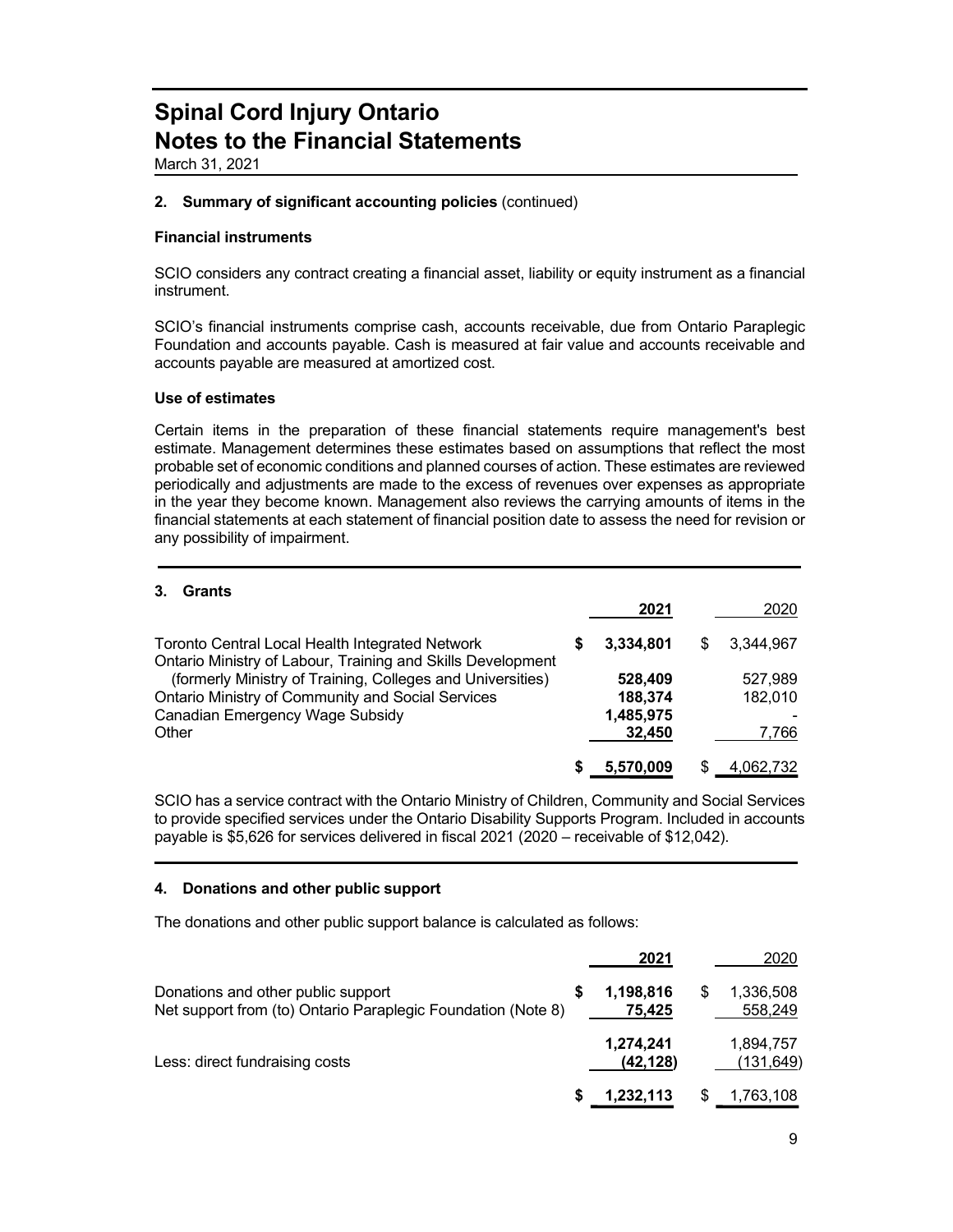March 31, 2021

### **5. Deferred capital contributions**

The changes in the deferred capital contributions balance are as follows:

|                                                                             |   | 2021                | 2020              |
|-----------------------------------------------------------------------------|---|---------------------|-------------------|
| Balance, beginning of year<br>Recognition of deferred capital contributions |   | 74.765<br>(10, 406) | 84,054<br>(9,289) |
| Balance, end of year                                                        | S | 64.359              | 74,765            |

### **6. Pension plan**

SCIO offers a defined contribution pension plan to its employees. SCIO matches an amount of 4% of each eligible employee's gross salary to the plan. During the year, contributions of \$112,912 (2020 – \$168,623) were expensed in staff salaries and benefits in the statement of operations.

### **7. Commitments**

(a) SCIO has commitments under office premises, equipment, and other leases for the next five years as follows:

| 2022 | S | 110,295 |
|------|---|---------|
| 2023 |   | 83,981  |
| 2024 |   | 81.791  |
| 2025 |   | 62,236  |
| 2026 |   | 62,237  |

(b) SCIO has undertaken to participate in a research partnership with the Toronto Rehabilitation Institute and University of Toronto. Under this arrangement, an amount of \$70,000 per year with annual cost of living increases will be contributed for up to 20 years to support a postdoctoral fellowship in the field of spinal cord injury research. This arrangement commenced in September 2002. In fiscal 2021, contributions of \$104,188 (2020 – \$101,151) were included in the statement of operations.

### **8. Ontario Paraplegic Foundation**

SCIO controls the Ontario Paraplegic Foundation (the "Foundation"), which was established in March 2000 and receives bequests and other donations from supporters of SCIO. The Foundation is incorporated under the Corporations Act (Ontario) and is a registered charity under the Income Tax Act (Canada). SCIO appoints the majority of the Foundation's Board of Directors and, according to the Foundation's bylaws, all resources of the Foundation must ultimately be used for the benefit of SCIO's programs or for research supported by SCIO.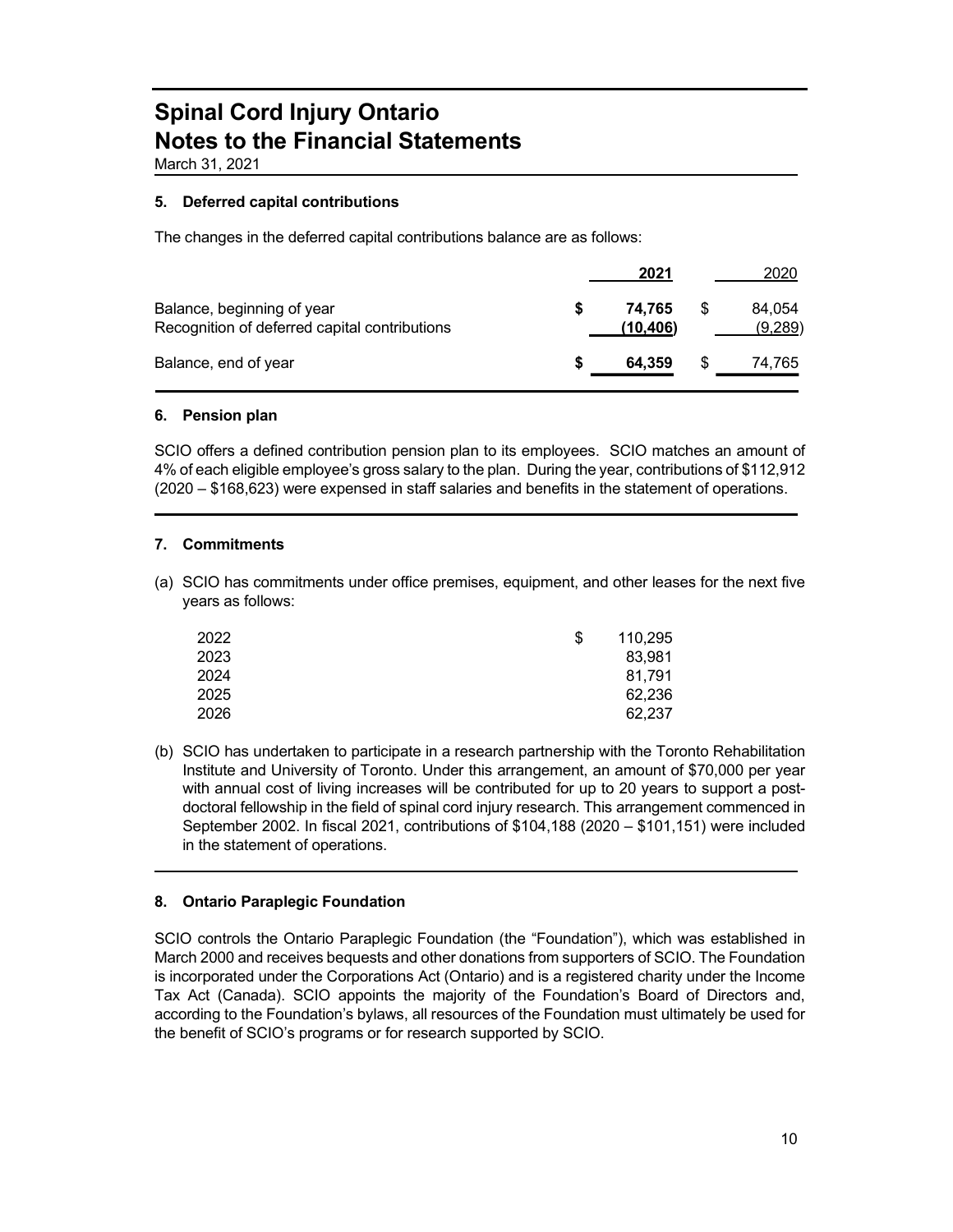March 31, 2021

### **8. Ontario Paraplegic Foundation (continued)**

The Foundation has not been consolidated into SCIO's financial statements. Separate financial statements of the Foundation are available on request. A financial summary of the Foundation as at March 31, 2021 and March 31, 2020 and for the years then ended is as follows:

|                                                                                                                       |    | 2021                                           | 2020                                              |
|-----------------------------------------------------------------------------------------------------------------------|----|------------------------------------------------|---------------------------------------------------|
| <b>Financial position</b>                                                                                             |    |                                                |                                                   |
| Assets<br>Investments, at market value<br>Other                                                                       | \$ | 8,194,445<br>27,859                            | \$<br>6,278,849<br>27,961                         |
|                                                                                                                       | \$ | 8,222,304                                      | \$<br>6,306,810                                   |
| Liabilities<br>Due to SCIO<br>Other                                                                                   | \$ | 179,777<br>14,641                              | \$<br>455,886<br>14,701                           |
|                                                                                                                       |    | 194,418                                        | 470,587                                           |
| Fund balances<br><b>General Fund</b><br><b>Internally Restricted Fund</b><br><b>Restricted Research Fund</b>          |    | 7,574,394<br>268,014<br>185,478                | 5,415,897<br>268,014<br>152,312                   |
|                                                                                                                       |    | 8,027,886                                      | 5,836,223                                         |
| Total liabilities and fund balances                                                                                   | S  | 8,222,304                                      | \$<br>6,306,810                                   |
| <b>Results of operations</b>                                                                                          |    |                                                |                                                   |
| Donations and bequests (Note 9)<br>Change in value of investments<br>Grants to SCIO (Notes 4 and 9)<br>Other expenses | \$ | 942,056<br>1,406,478<br>(75, 425)<br>(81, 446) | \$<br>129<br>(45, 794)<br>(558, 249)<br>(84, 739) |
| Excess (deficiency) of revenue over expenses                                                                          | \$ | 2,191,663                                      | \$<br>(688, 653)                                  |
| <b>Cash flows</b>                                                                                                     |    |                                                |                                                   |
| Cash flows from operating activities<br>Cash flows from investing activities                                          | \$ | 509,118<br>(522,000)                           | \$<br>(189, 447)<br>201,239                       |
| Net increase in cash<br>Cash, beginning of year                                                                       |    | (12, 882)<br>18,553                            | 11,792<br>6,761                                   |
| Cash, end of year                                                                                                     |    | 5,671                                          | \$<br>18,553                                      |
|                                                                                                                       |    |                                                |                                                   |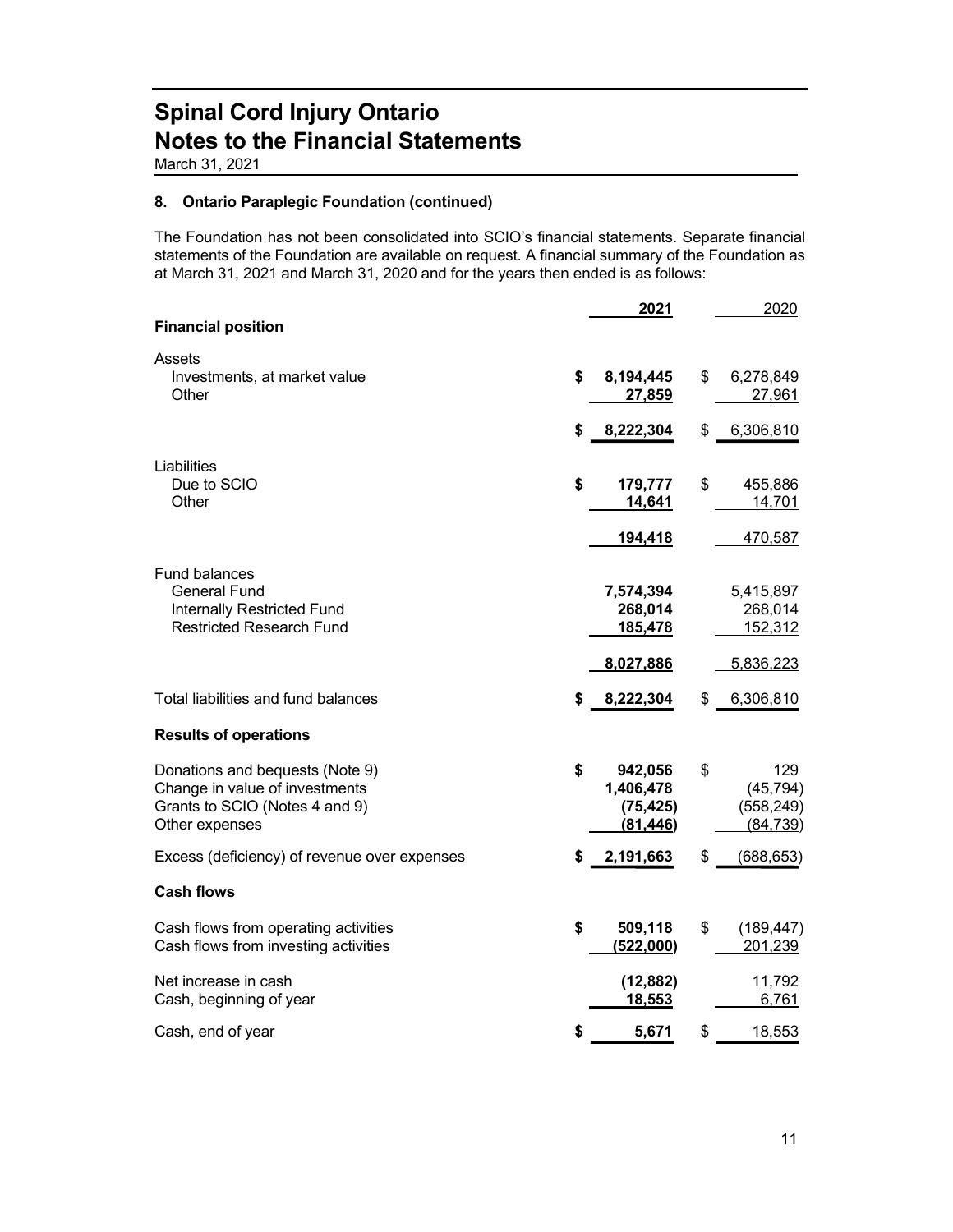March 31, 2021

### **9. Related party transactions**

Transactions during the year with related parties are as follows:

|                                                                                              | 2021         | 2020          |
|----------------------------------------------------------------------------------------------|--------------|---------------|
| <b>Ontario Paraplegic Foundation</b><br>Operating and research grants received from          |              |               |
| the Ontario Paraplegic Foundation (Note 4)<br>Staff costs recovered by SCIO from the Ontario | \$<br>75,425 | \$<br>558,249 |
| Paraplegic Foundation                                                                        | 37,375       | 37,963        |
| <b>Ontario Neurotrauma Foundation ("ONF")</b><br>Operating grants from ONF                   | 15,000       | 230,000       |
| <b>SCI Canada</b>                                                                            |              |               |
| Income distribution to Federation members received<br>from SCI Canada                        | 19,253       | 30,523        |
| Membership fees paid to SCI Canada                                                           | 15,253       | 26,148        |
| <b>SCIO</b>                                                                                  |              |               |
| Grants to the Ontario Paraplegic Foundation                                                  | 942,000      |               |

SCIO provides office space at no cost to the Ontario Paraplegic Foundation.

Amounts due from the Ontario Paraplegic Foundation are non-interest bearing and due on demand.

A member of management of ONF resides on the Board of SCIO.

SCIO is a member of SCI Canada Federation and must abide the by-laws set out by them.

### **10. Property and equipment**

|                                                                                       |    | Cost                                    |    | Accumulated<br>Amortization             |    | 2021<br><b>Net</b><br><b>Book Value</b> |    | 2020<br>Net<br><b>Book Value</b> |
|---------------------------------------------------------------------------------------|----|-----------------------------------------|----|-----------------------------------------|----|-----------------------------------------|----|----------------------------------|
| Leasehold improvements<br>Office equipment<br>Computer equipment<br>Computer software | \$ | 250,737<br>245,999<br>176,201<br>26,309 | S  | 178,435<br>208,531<br>156,428<br>26,309 | \$ | 72,302<br>37,468<br>19,773              | \$ | 82,888<br>43,579<br>36,873       |
|                                                                                       | \$ | 699.246                                 | S. | 569,703                                 | S  | 129,543                                 | S  | 163,340                          |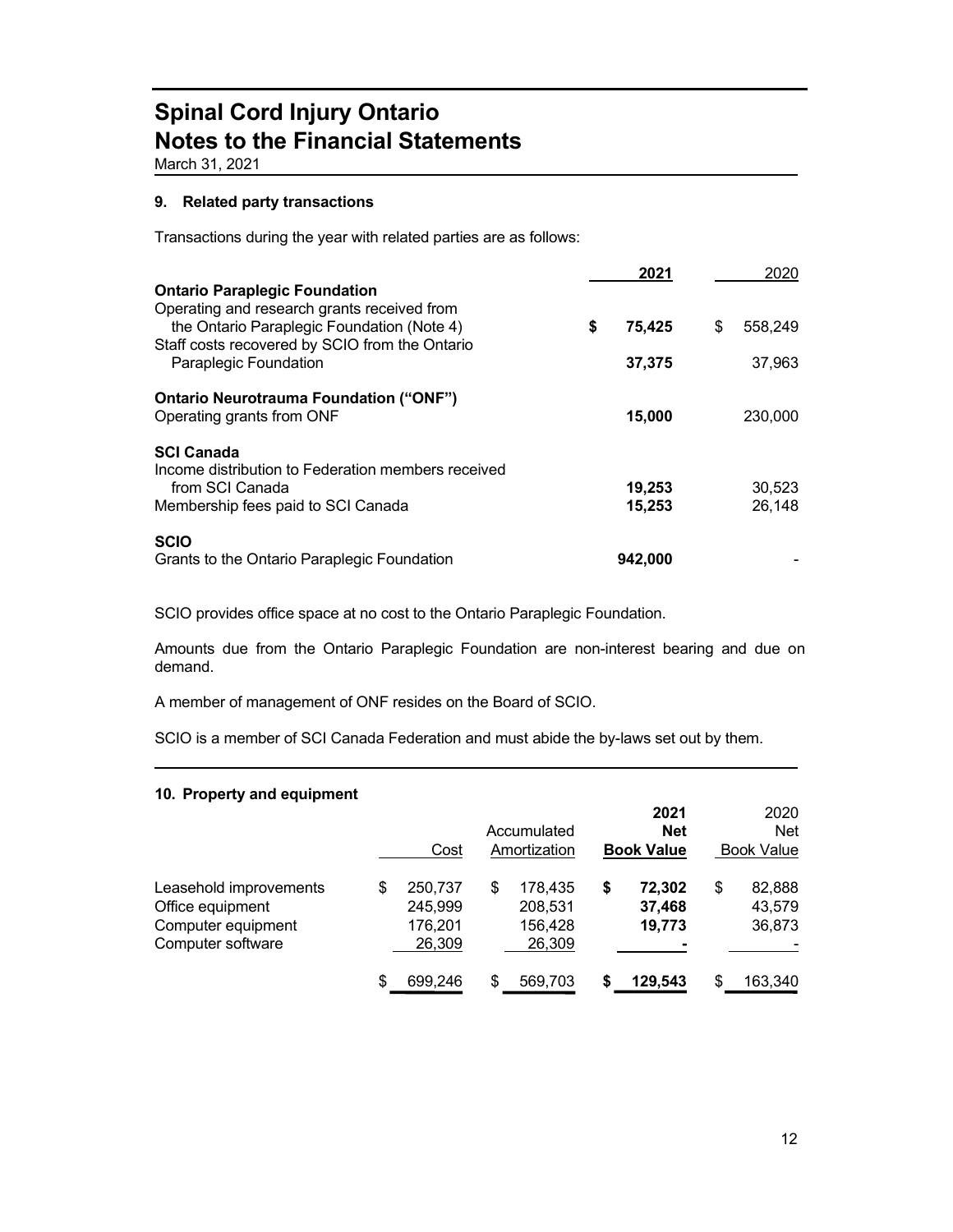March 31, 2021

### **11. Operating line of credit**

SCIO has an operating line of credit with a maximum of \$290,000. Interest is payable at the bank's prime rate plus 1%. The credit facility is secured by the granting of a security interest in the personal property of SCIO. The line of credit was not in use at March 31, 2021 or March 31, 2020.

### **12. Financial instruments and risk**

Transactions in financial instruments may result in an entity assuming or transferring to another party one or more of the financial risks described below.

### **Credit risk**

Credit risk is the risk that one party to a financial instrument will cause a financial loss for the other party by failing to discharge an obligation. SCIO's main credit risks relate to its accounts receivable and amounts due from Ontario Paraplegic Foundation.

### **Liquidity risk**

Liquidity risk is the risk that SCIO will encounter difficulty in meeting the obligations associated with its financial liabilities. SCIO is exposed to this risk mainly in respect of its accounts payable. SCIO reduces exposure to liquidity risk by ensuring that it maintains adequate cash reserves to pay trade creditors.

It is management's opinion that SCIO is not exposed to significant liquidity or credit risk arising from its financial instruments.

### **13. Discontinued operations**

In September 2019, the Board approved the transition of the AS program (including clients and attendant staff and related government funding) to MODC on April 1, 2020.

As of March 31, 2020 SCIO recognized a loss on the discontinuance of the AS program in the amount of \$219,783.

### **14. COVID-19**

The spread of COVID-19 has severely impacted many local economies around the globe. In many countries, including Canada, organizations are being forced to cease or limit operations for long or indefinite periods of time. Measures taken to contain the spread of the virus, including travel bans, quarantines, social distancing, and closures of non-essential services have triggered significant disruptions to organizations worldwide, resulting in an economic slowdown. Governments and central banks have responded with monetary and fiscal interventions to stabilize economic conditions.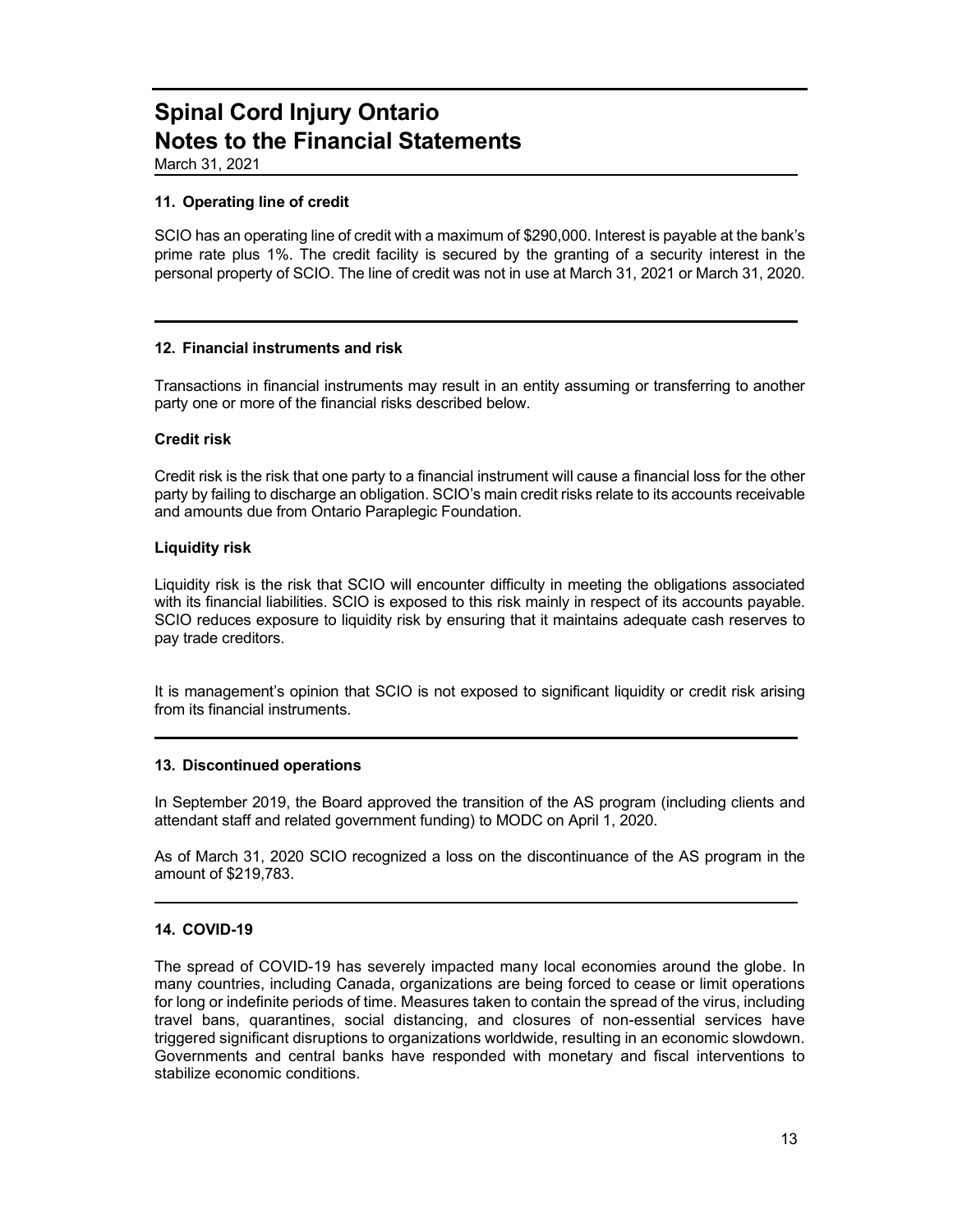March 31, 2021

### **14. COVID-19 (continued)**

During fiscal 2021, government restrictions prevented in person fundraising events from occurring. These were replaced with several virtual events and more direct mail campaigns. SCIO saw a net decrease in fundraising of \$227,215. SCIO was eligible for and received the Canada Emergency Wage Subside (CEWS) throughout the fiscal year. SCIO continues to deliver its usual services with staff connecting with clients virtually.

The duration and impact of the COVID-19 pandemic, as well as the effectiveness of government and central bank responses, remains unclear. It is not possible to reliably estimate the duration and severity of these consequences, as well as their impact on the financial position and results of SCIO for future periods.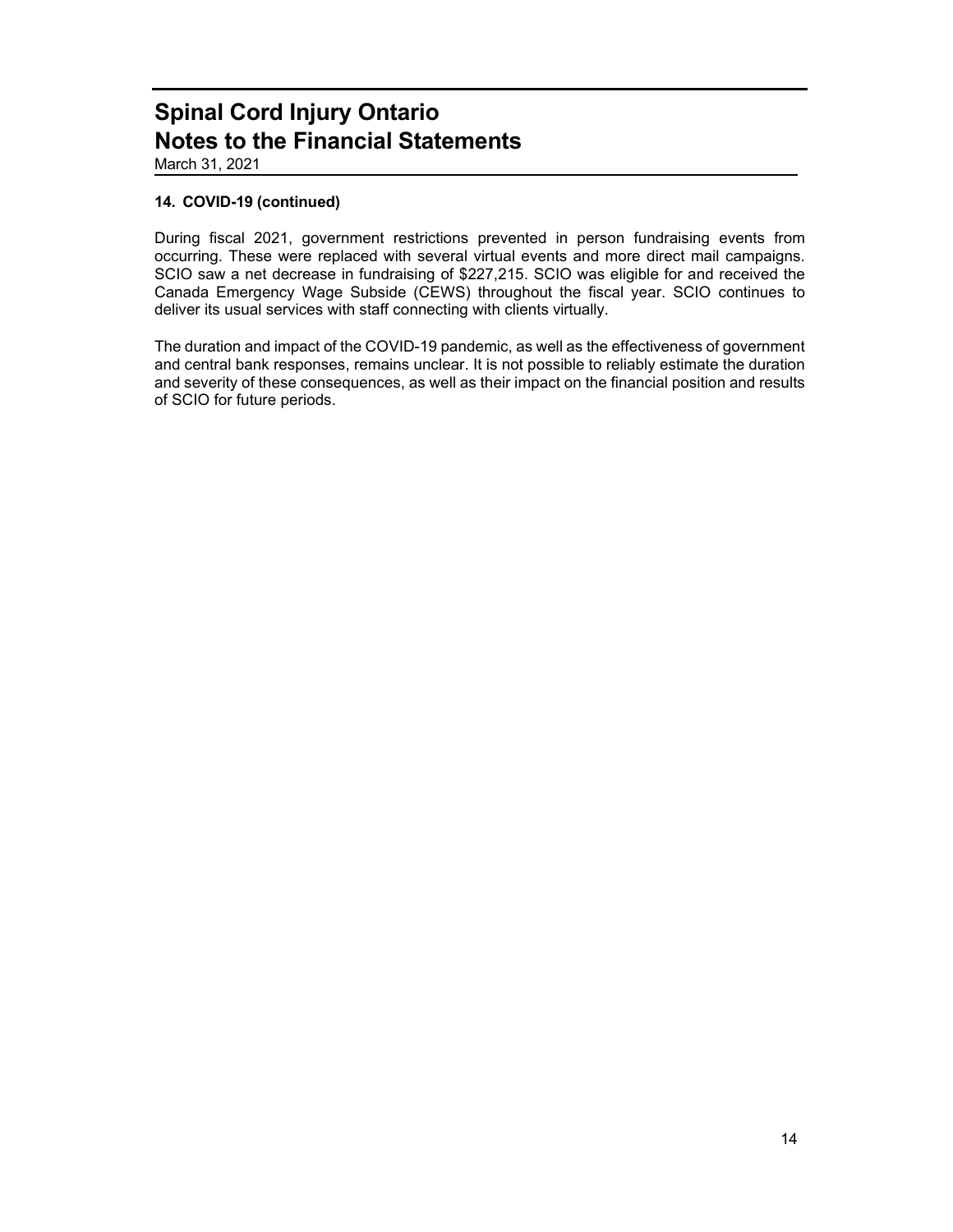### **Spinal Cord Injury Ontario Schedule of Expenses by Programs and Services**

Year ended March 31 Schedule 1

The following table classifies expenses by programs and services. The salaries and benefits of certain employees, who perform a combination of program, fundraising and administrative activities, are allocated based on time dedicated to the activity. Other operating and general costs, including purchased services, office, travel, professional development and miscellaneous, are allocated based on the level of benefit received by each program and service. Such allocations are reviewed and updated annually.

|                              |                 | <b>Allocated Costs</b> |                 |     |           |     |         |    |        |      |              |
|------------------------------|-----------------|------------------------|-----------------|-----|-----------|-----|---------|----|--------|------|--------------|
|                              |                 |                        | <b>Salaries</b> |     | Purchased |     |         |    |        |      |              |
|                              | Direct costs    |                        | and benefits    |     | services* |     | Office  |    | Other  |      | <b>Total</b> |
| 2021                         |                 |                        |                 |     |           |     |         |    |        |      |              |
| <b>Programs and services</b> |                 |                        |                 |     |           |     |         |    |        |      |              |
| Regional services            | \$<br>1,916,773 | \$                     | 230,867         | \$  | 98,305    | \$  | 66,518  | \$ | 8,252  | - \$ | 2,320,715    |
| Peer support services        | 431,873         |                        | 120,042         |     | 18,901    |     | 19,076  |    | 3,446  |      | 593,338      |
| <b>Employment services</b>   | 514,896         |                        | 29,125          |     | 18,998    |     | 26,297  |    | 3,540  |      | 592,856      |
| Information services         | 546,709         |                        | 6,282           |     | 8,955     |     | 15,198  |    | 2,178  |      | 579,322      |
| Communications               | 311,119         |                        | 3,769           |     | 5,437     |     | 10,203  |    | 1,372  |      | 331,900      |
| Member services, Advocacy    | 200,291         |                        | 2,512           |     | 3,655     |     | 7,321   |    | 946    |      | 214,725      |
| Research and partnerships    | 104,188         |                        |                 |     |           |     |         |    |        |      | 104,188      |
|                              | 4,025,849       |                        | 392,597         |     | 154,251   |     | 144,613 |    | 19,734 |      | 4,737,044    |
| <b>Support</b>               |                 |                        |                 |     |           |     |         |    |        |      |              |
| Administration               | 669,858         |                        |                 |     |           |     |         |    |        |      | 669,858      |
| Resource development**       | 563,060         |                        | 11,306          |     | 15,880    |     | 23,379  |    | 3,681  |      | 617,306      |
| SCI Canada                   | 15,253          |                        |                 |     |           |     |         |    |        |      | 15,253       |
|                              | 1,248,171       |                        | 11,306          |     | 15,880    |     | 23,379  |    | 3,681  |      | 1,302,417    |
|                              | \$<br>5,274,020 | \$.                    | 403,903         | \$. | 170,131   | \$. | 167,992 | \$ | 23,415 |      | 6,039,461    |
| 2020                         | \$<br>9,424,454 | \$                     | 432,377         | \$  | 141,612   | \$  | 109,652 | \$ | 59,646 | \$.  | 10,167,741   |

**\*** Purchased services include consulting and professional fees.

\*\*Resource development activities generate benefit for all programs and services; expenditures exclude direct fundraising costs netted against revenue in Note 4.